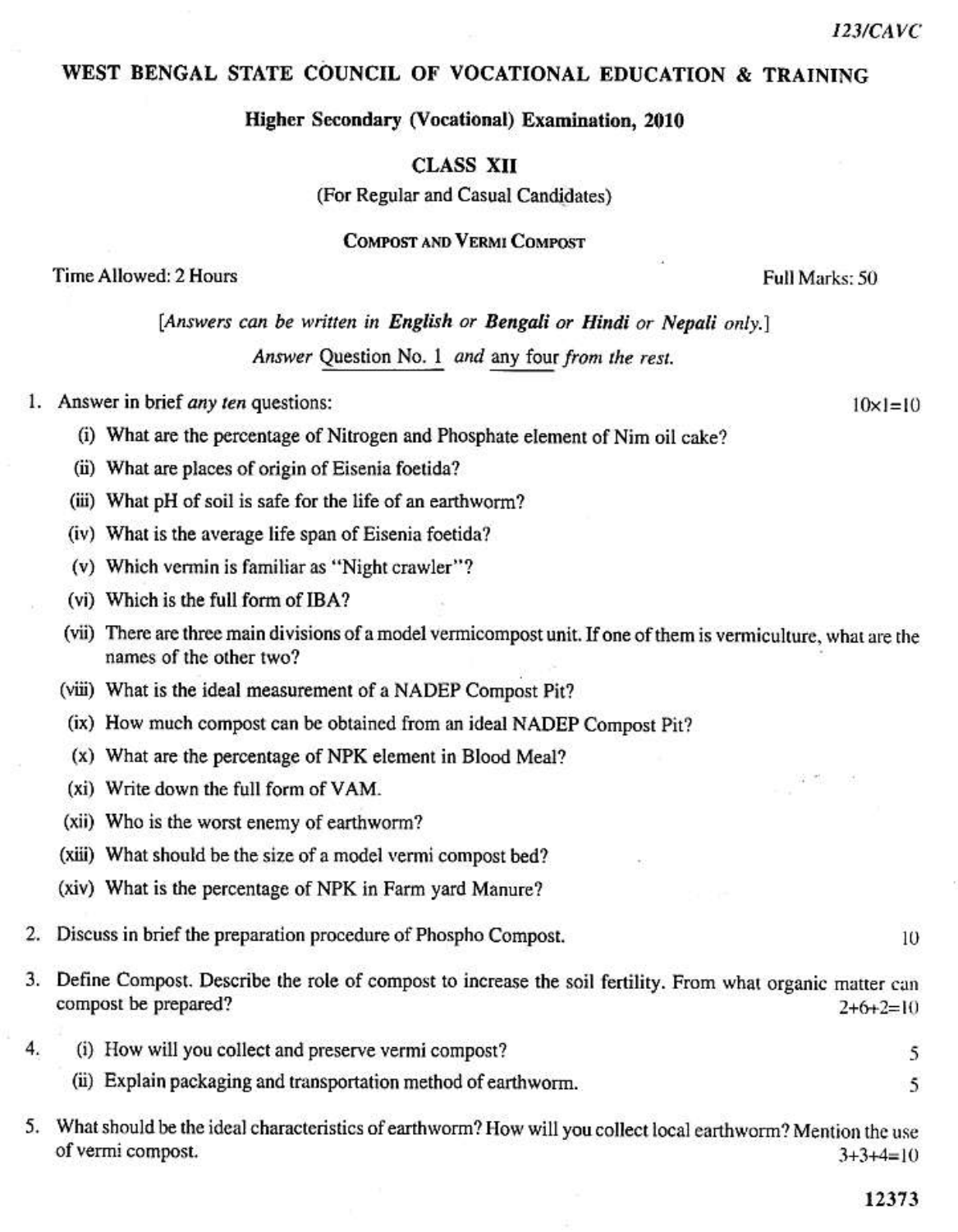| Describe the benefits of application of vermi compost.                                                                 | 10                                 |
|------------------------------------------------------------------------------------------------------------------------|------------------------------------|
| Answer any four of the following:                                                                                      | 25<br>$4 \times 2\frac{1}{2} = 10$ |
| (i) How does vermi compost help in seed germination?                                                                   |                                    |
| (ii) Why are the big holes on all walls of the tank for preparation of NADEP compost made?                             |                                    |
| How temperature, water, oxygen and pH influence the decomposition of organic matter during compost<br>(111)<br>making? |                                    |

 $(2)$ 

- (iv) How is the loss of nitrogen during composting prevented?
- (v) How is aeration in the earthworm feed materials improved in vermi composting?
- 8. Write short notes (any two):
	- (i) Eudrilus enginia;
	- (ii) Vermi wash;

6.

7. Answ

- (iii) Organic manure;
- (iv) Vermi feed.

## **[Bengali Version]**

(বাংলা অথবা ইংরাজী অথবা হিন্দী অথবা নেপালীতে উত্তর লেখা যাবে।)

## প্রথম প্রশ্নটির উত্তর দেওয়া আবশ্যিক।

## পরবর্তী প্রশ্নগুলোর মধ্যে থেকে যে কোন চারটি প্রশ্নের উত্তর দাও।

- ১। সংক্ষেপে নিম্নলিখিত যে কোন দশটি প্রশ্নের উত্তর দাও ঃ
	- (i) নিমখোল সারে শতকরা কত ভাগ নাইট্রোজেন ও ফসফেট উপাদান থাকে ?
	- (ii) আইসেনিয়া ফোটিডা কেঁচোর আদি নিবাস কোথায়?
	- (iii) মাটির pH কত থাকলে সেই মাটিতে কেঁচোর জীবনচক্র নিরাপদ ?
	- (iv) আইসেনিয়া ফোটিভা কেঁচোর গড় আয়ু কত ?
	- (v) কোন কেঁচো "নাইট ক্রলার" নামে পরিচিত ?
	- (vi) আই.বি.এ. (IBA) এর পুরো নাম কি?
	- (vii) একটি মডেল কেঁচো সার ইউনিটের তিনটি ভাগ থাকে—একটি যদি ভার্মি কালচার হয়, তবে অপর দুটির নাম কি ?
	- (viii) একটি আদর্শ নাদেপ (NADEP) কম্পোস্ট পিটের মাপ কত?
	- (ix) একটি আদর্শ নাদেপ (NADEP) কম্পোস্ট পিট থেকে কতটা কম্পোস্ট সার পাওয়া যায় ?
	- (x) রস্তুগূড়ো সারে শতকরা কতভাগ নাইট্রোজেন, ফসফেট ও পটাসিয়াম উপাদান থাকে ?

 $2x5=10$ 

 $30x3=50$